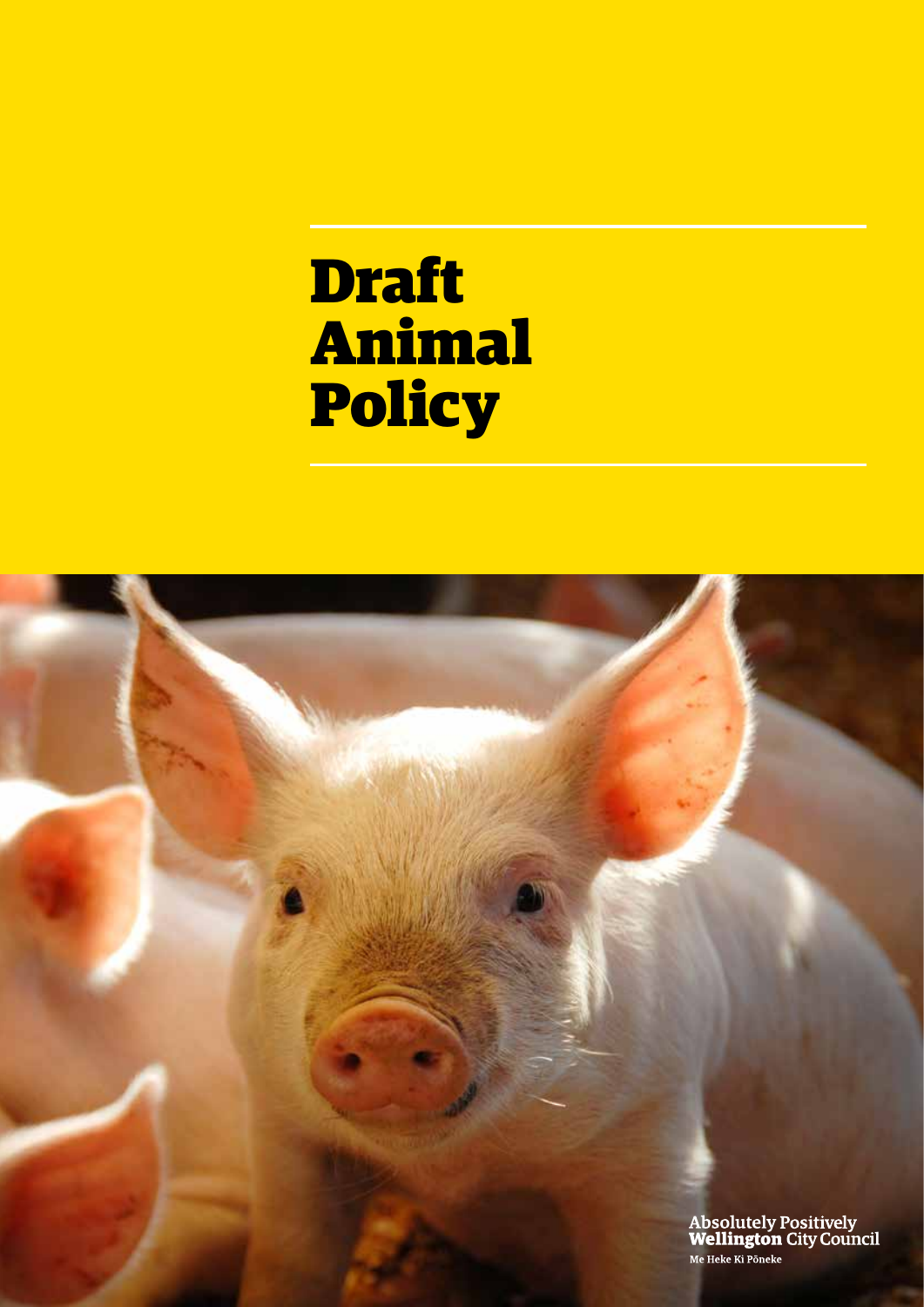# Have your say on our draft Animal Policy

For many Wellingtonians, their animals are part of their families, not just acting as pets but also providing companionship. The aim of the Animal Policy is to encourage responsible pet ownership, and to provide information around the requirements of the Animal Bylaw.

We're keen to know what everyone, including residents and ratepayers, thinks of this draft policy. The policy outlines the role of the Council and other agencies that work in the animal sector. There is also information about caring for domestic animals, such as the freedoms that all animals deserve through providing basic animal welfare and processes governing nuisance incidents, unmanageable quantities, and ill treatment of animals.

As well as the policy there are also factsheets to provide more educational information about caring for cats, poultry, livestock, and bees. The sheets provide tips for what people may want to consider before committing to a pet. There are also links to useful sources of information and organisations.

## How to have your say

The Council is keen to know what residents, ratepayers, and stakeholders think about the proposed animal policy and factsheets.

Please make a submission online at wellington.govt.nz/draftanimalpolicy

Alternatively, you can go to visit wellington.govt.nz/draftanimalpolicy, print the FreePost submission form and post it to us (no stamp required) at:

FreePost Wellington City Council Animal Policy consultation (259) Wellington City Council PO Box 2199 Wellington 6140

Copies of the draft policy can be viewed at our service centre at 101 Wakefield Street and city libraries.

Submission forms are also available from these locations.

If you would like us to send you a copy of the draft policy and submission form, please phone 04 499 4444 or email policy.submission@wellington.govt.nz

A final report on the Animal Policy will be considered by the Council's City Strategy Committee in early December, with the Council making a decision later that month.

Written submissions open on 11 September and close at 5pm on 16 October.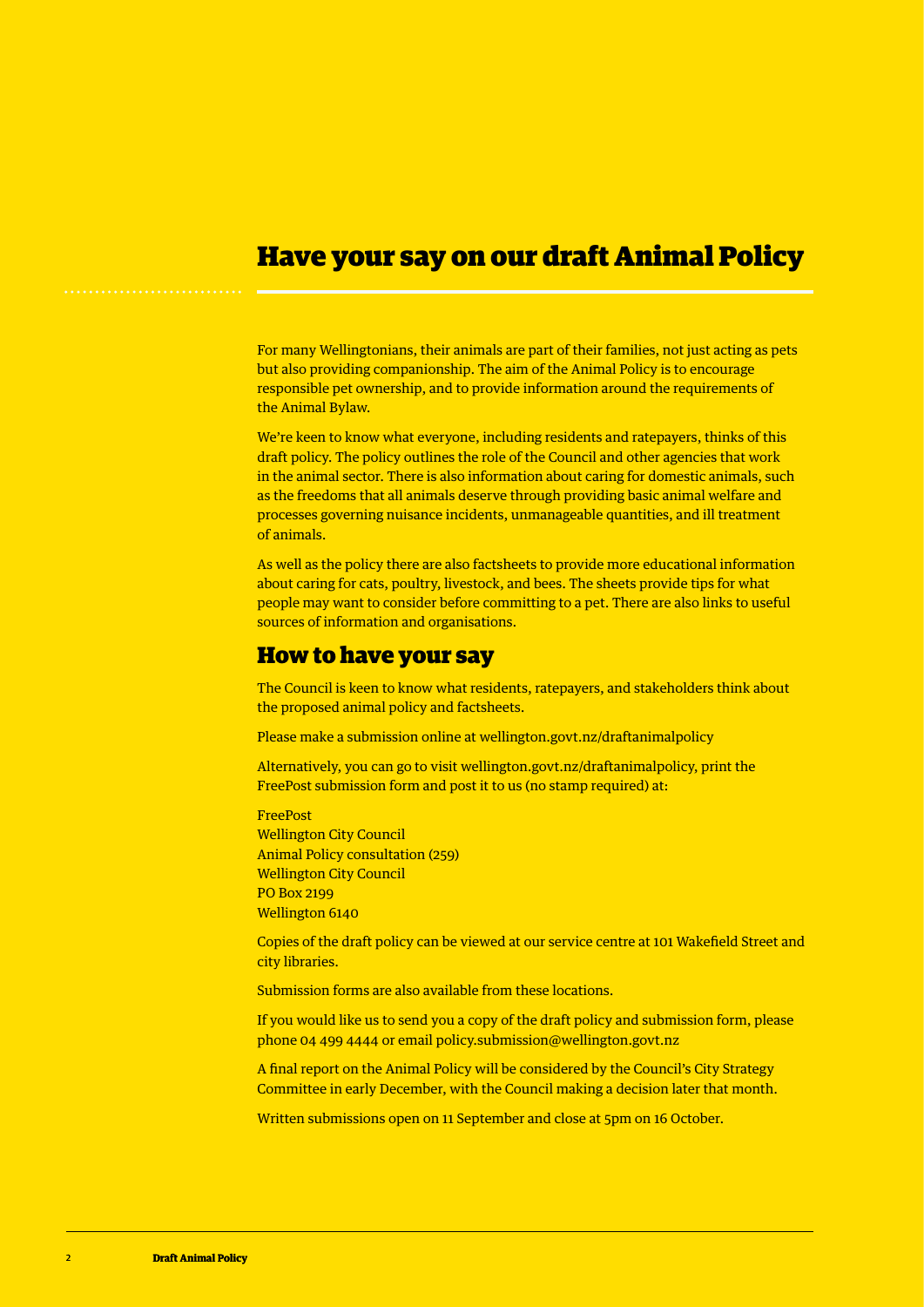

#### **1 Introduction**

This Policy has been developed to promote animal welfare, to support and encourage the responsible care of animals, to minimise incidents of harm and nuisance relating to animals, and to aid the implementation of the Animal Bylaw. It sets out:

- the legal framework and key requirements for animal owners
- goals for animals in Wellington
- what the Council does,
- where you can go for further information.

As part of the Policy the Council also has developed factsheets for pet owners, their neighbours, and Wellingtonians. They include general good practice tips to assist animal owners and others to look after their pets, as well as tips for neighbours who encounter issues with neighbour's pets. They also include sources of further useful information.

#### **2 Legal framework**

The Council adopted the revised Animal Bylaw in August 2016. Amongst other things, the Bylaw requires animal owners and people in charge of animals to:

- ensure their animal has adequate physical wellbeing through acceptable nutrition, environmental, health, behavioural stimulus, and adequate mental well-being; and
- not cause a nuisance to any other person.

These Bylaw requirements are aligned with obligations in the Animal Welfare Act 1999, which also apply to owners and persons in charge of animals.

Dogs and designated dog off-leash areas are covered separately in the Dog Policy, developed under the Dog Control Act 1996. Non-domestic animals in Wellington are largely managed through Our Natural Capital – Wellington's Biodiversity Strategy & Action Plan and Greater Wellington Regional Council's Regional Pest Management Strategy.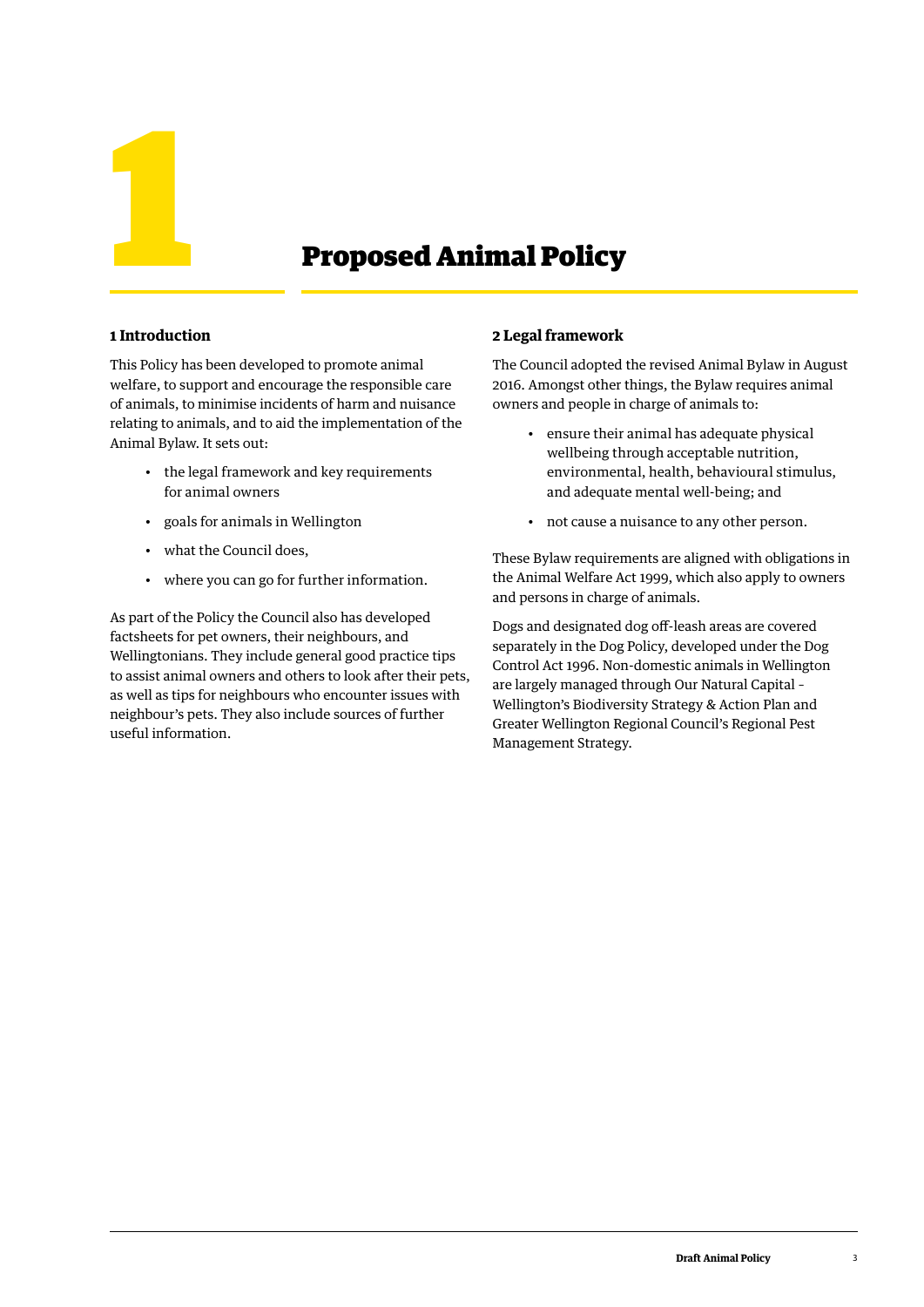#### **3 Goals for animals in Wellington**

Animals in Wellington are entitled to lead healthy and happy lives. Five domains need to be satisfied to ensure that animals are leading happy lives:

- nutrition: animals are provided with suitable nutritious food and clean water
- environment: animals have a safe home in an appropriate environment with suitable shelter
- health: animals are physically healthy and have access to veterinary care
- behaviour: animals participate in satisfying and engaging activities and play
- mental state: animals experience positive emotions.

Keeping animals in poor conditions and in unmanageable quantities can lead to animal welfare issues. This can create a wide variety of issues for communities and can also have public health impacts.

Animals that roam are more likely to be injured and could potentially cause nuisance to other people in the neighbourhood.

#### *Related Goals*

The Council also has a related strategy '*Our Natural Capital: Wellington's biodiversity strategy & action plan*' that aims to protect and restore our indigenous biodiversity. To reach this aim we will promote responsible pet ownership to protect wildlife in our open spaces. This includes:

- Working with partners to reduce the impact of cats on our indigenous wildlife
- Working with communities in high biodiversity risk areas on how to best minimize or avoid impacts of cats and dogs on indigenous biodiversity
- Run education and awareness programmes to encourage people to desex cats and keep them indoors as much as possible
- Investigate subsidising microchipping for cats near sensitive wildlife areas.

#### *Emergency Preparedness*

All pet owners should develop their own plans to care for their animals during emergencies as part of a wider household emergency plan. Animal owners should plan to have:

- at least 7 days' worth of food and water per animal and any medications
- a cat carrier, dog leash or other appropriate means to transport a pet to a safe a location, in case of a need to evacuate
- a backup plan in case primary caregivers are unable to take care of animals

The above is not an exhaustive list and will need to be tailored depending on the type of pet that an owner has.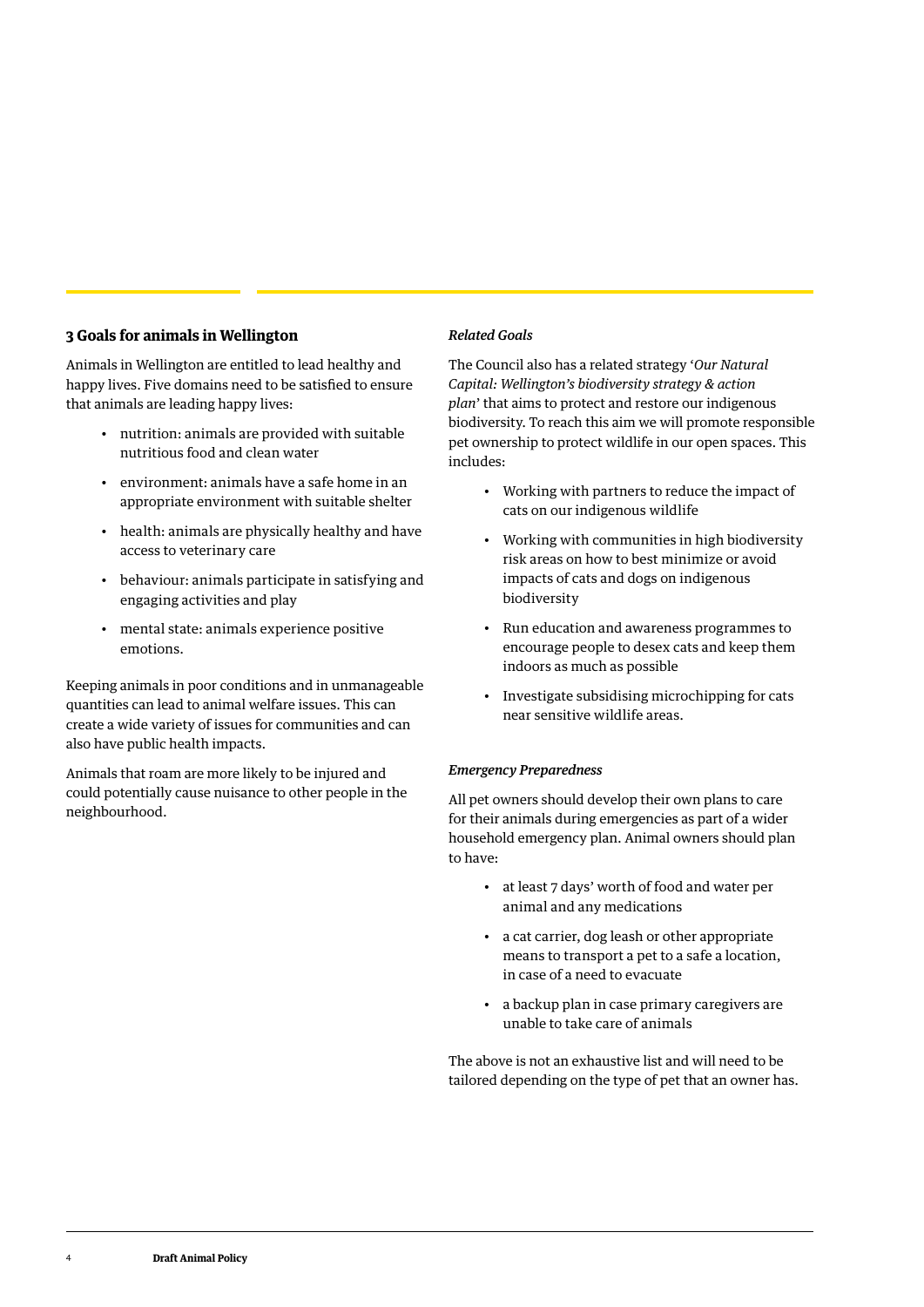#### **4 What the Council does**

To support owners and the welfare of animals in Wellington, the Council:

- investigates and responds to public complaints and queries
- works closely with the SPCA and our community partners to encourage responsible animal care
- assists animal owners to meet their responsibilities through education; and
- supports the community to manage stray cat numbers through humane management practices, including supporting rehoming, de-sexing and microchipping programmes.

Under the Bylaw, the Council may seize any domestic animal (other than domestic cats) found at large and not on their owner's property. If a seized animal is unable to be returned to its owner after 7 days, the Council may sell, re-home, or otherwise dispose of the animal.

The Council will endeavour to return any seized animal to their owner, including scanning any animal for microchips.

The Council will work with community partners, such as the SPCA, to ensure that a suitable arrangement is made for the animal.

#### *Ill-treatment of animals*

In Wellington City the SPCA enforces the Animal Welfare Act 1999. The Council endeavours to support them in this role, and if appropriate may share information and resources in accordance with the Privacy Act 1993.

#### *Feral animals*

Management of feral animals in Wellington is covered by the Greater Wellington Regional Council's Regional Pest Management Strategy. For detailed information about feral cat and goat management, contact Greater Wellington Regional Council.

#### **5 Further information**

Wellington City Council (2016), Wellington Consolidated Bylaw: Part 2 – Animals

Greater Wellington Regional Council, Regional Pest Management Strategy

Ministry for Primary Industries (2007), Companion Cats: Code of Welfare

National Cat Management Strategy Group (2016), Draft New Zealand National Cat Management Strategy Background Document

Biosecurity (National American Foulbrood Pest Management Plan) Order 1998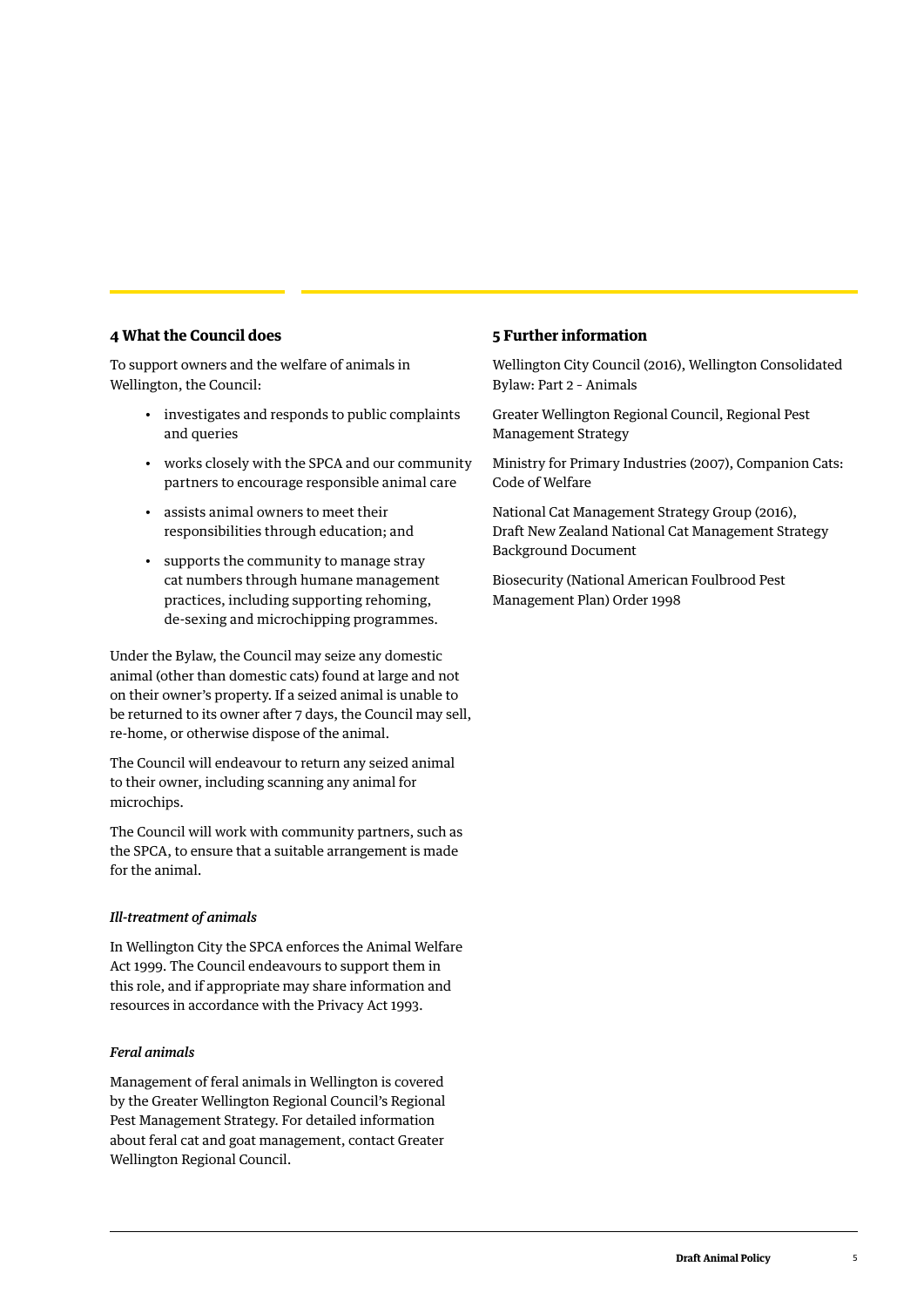

Cats are a popular choice of companion pet for Wellingtonians. They are much more independent in comparison to other pets, but with independence there is the potential for conflict with other cats and wildlife, and potential for nuisance. To ensure the happy lives of Wellington's pets, factors such as nutrition, a safe home, health, activities and play and ensuring a positive mental state are vital. This factsheet aims to provide advice on how these elements can be provided for your cat.

This factsheet refers to 'ownership'. This includes any cat you own or one which is in your care.

#### **Your cat**

Responsible cat ownership includes caring for your pet's welfare needs, desexing and microchipping and registering the microchip with the New Zealand Companion Animal Register (NZCAR). As a cat owner you have responsibilities toward your cat, other animals, and members of the community.

There are also local requirements and standards for keeping a cat that must be adhered to. These are:

Wellington City Consolidated Bylaw 2008, Part 2: Animals (Animals Bylaw)

Wellington City Council, Animal Policy, 2017.

#### **Microchipping and Desexing**

All Wellington cats must be microchipped by 12 weeks of age, in accordance with the Council's Animal Bylaw requirements. The microchip is required to be registered with the New Zealand Companion Animal Register, which stores the owners contact details. If a cat is separated from its owners, the owner's details can be looked up and the cat returned to its owner. People need to remember to update the register when contact details change. You can do this yourself through the NZCAR website: www.animalregister.co.nz.

For situations such as earthquakes this has proven an effective method of reuniting cats and owners. In the Canterbury earthquakes thousands of pets went missing. Over 80 per cent of animals that were microchipped were quickly reunited with their owners. Microchips also mean if your cat is involved in an accident and injured or killed, it can be scanned for a microchip and you can be contacted if you are registered as the owner.

Desexing is also strongly recommended. Annually, the SPCA receives over 7,000 unwanted kittens. In addition, many more are inhumanely killed or abandoned in the wild. This problem can easily be prevented by desexing. Cats should be desexed when 1-kilogram in weight, which is approximately around 10 weeks old. Most cats from shelters will already have had the procedure done. For further guidance you should discuss desexing with a vet.

Before obtaining a cat you may want to consider ethically sourcing a cat from a rescue centre. In most cases they will already be desexed and microchipped and there are many unwanted cats and kittens in need of a home.

#### **Lost cats**

In the unfortunate event of your cat going missing, there are a number of options available to assist with finding your cat:

- make sure the microchip details are up to date
- create a flyer and distribute it around your neighbourhood, post on Neighbourly.co.nz
- contact neighbours, and ask them to check their properties
- check and post online, such as: petsonthenet. co.nz, Trade Me Lost and Found section, Neighbourly, and social media
- check with local vets and leave a flyer
- check your old property if you have recently moved.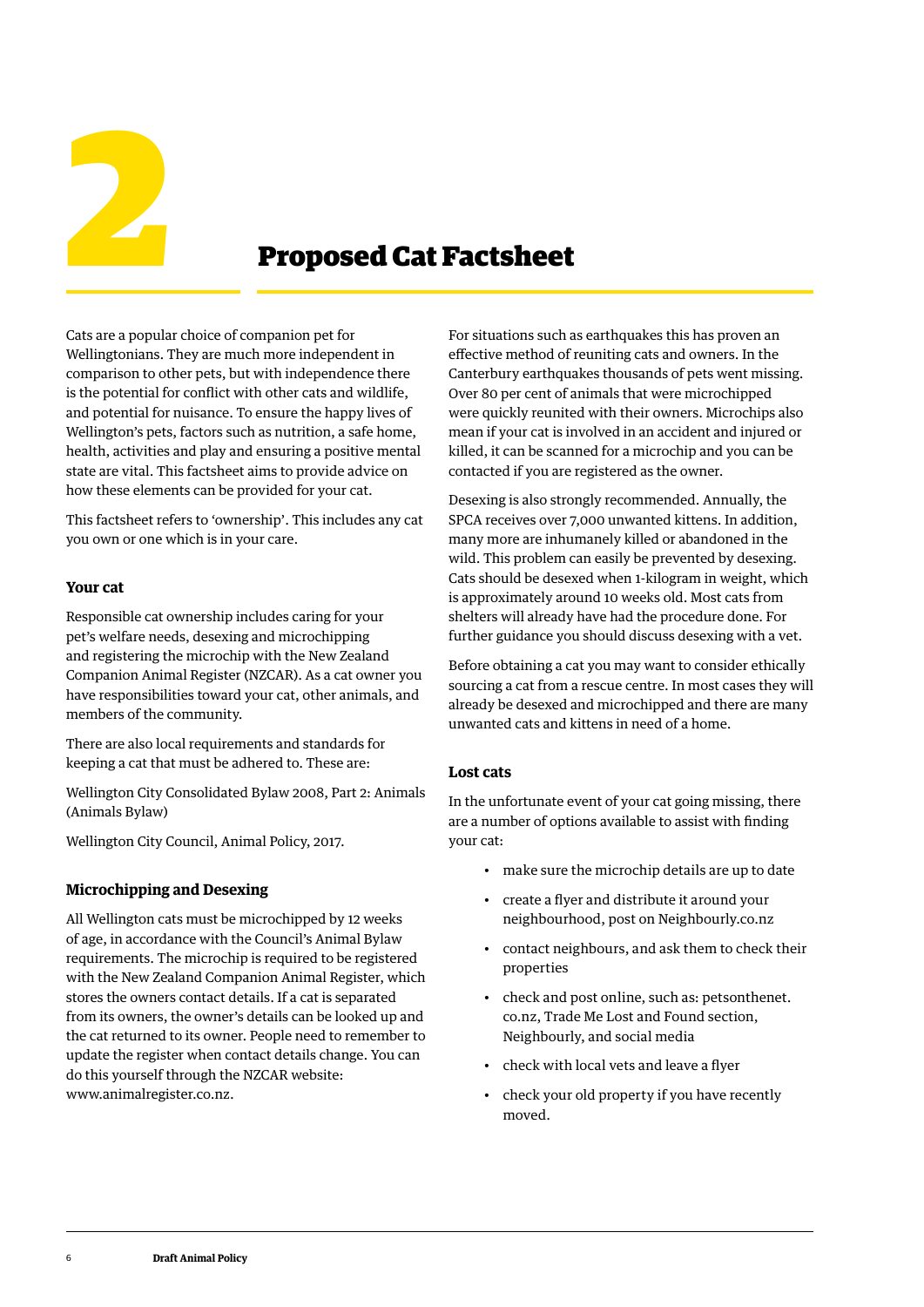If you find or come across a cat you suspect is lost, there are numerous avenues that you can use to find the cats owner:

- contact the SPCA for advice
- contact neighbours to check if they are missing a cat
- create a flyer and distribute it around your neighbourhood
- check and post online, such as: petsonthenet.co.nz, Trade Me Lost and Found section, neighbourly, and social media
- notify local vets and leave a flyer.

#### **Stray and feral cats in Wellington**

There are three recognised groupings of cats: domestic, stray and feral cats.

**DOMESTIC CATS** live with people as companions and are dependent on humans for their welfare. It is recognised that domestic cats are important companions to many Wellingtonians.

**STRAY CATS** are companion cats which are lost or abandoned and living as an individual or in a group (colony). They have many of their needs indirectly supplied by people. They live around centres of human habitation, either individually or in a colony. Stray cats can also breed with undesexed domestic cats. Stray cat populations can provide unsuitable living conditions for cats due to the lack of care cats receive.

**FERAL CATS** have none of their needs provided by people and do not live around centres of human habitation.

Feral cat management in Wellington is covered by the Greater Wellington Regional Council's Regional Pest Management Strategy. For detailed information about feral cat management, contact Greater Wellington Regional Council.

The Council supports humanely managing the number of stray cats, by supporting suitable community groups to neuter and provide appropriate care to stray cats and stray cat colonies. These programmes would:

- have cat adoption as an integral part of the programme
- prevent or minimise the immigration of cats
- continually monitor the cat population
- include researchers as active participants
- involve carers/semi-owners
- ensure the cat colony is well managed and the programme is adequately resourced over the long term
- ensure stakeholders have an understanding of the programme and its aims
- properly evaluate and report on the programme outcomes.
- not conflict with wildlife management priorities.

The SPCA is responsible under the Animal Welfare Act 1999 to ensure that any community groups manage the animals humanely.

#### **Options for wildlife predation minimisation**

There are a number of options available to people who are concerned about conflict between cats and local wildlife. Roaming cats can hunt native wildlife – even well fed cats will hunt. Options to reduce predation include:

- monitored outdoor time
- containment, such as having a cat enclosure or cat proof fencing. If containment is used it is all the more important to provide things to do throughout the day and night.
- providing them with toys that encourage activity and play can be a productive channel for their hunting instincts. This will prevent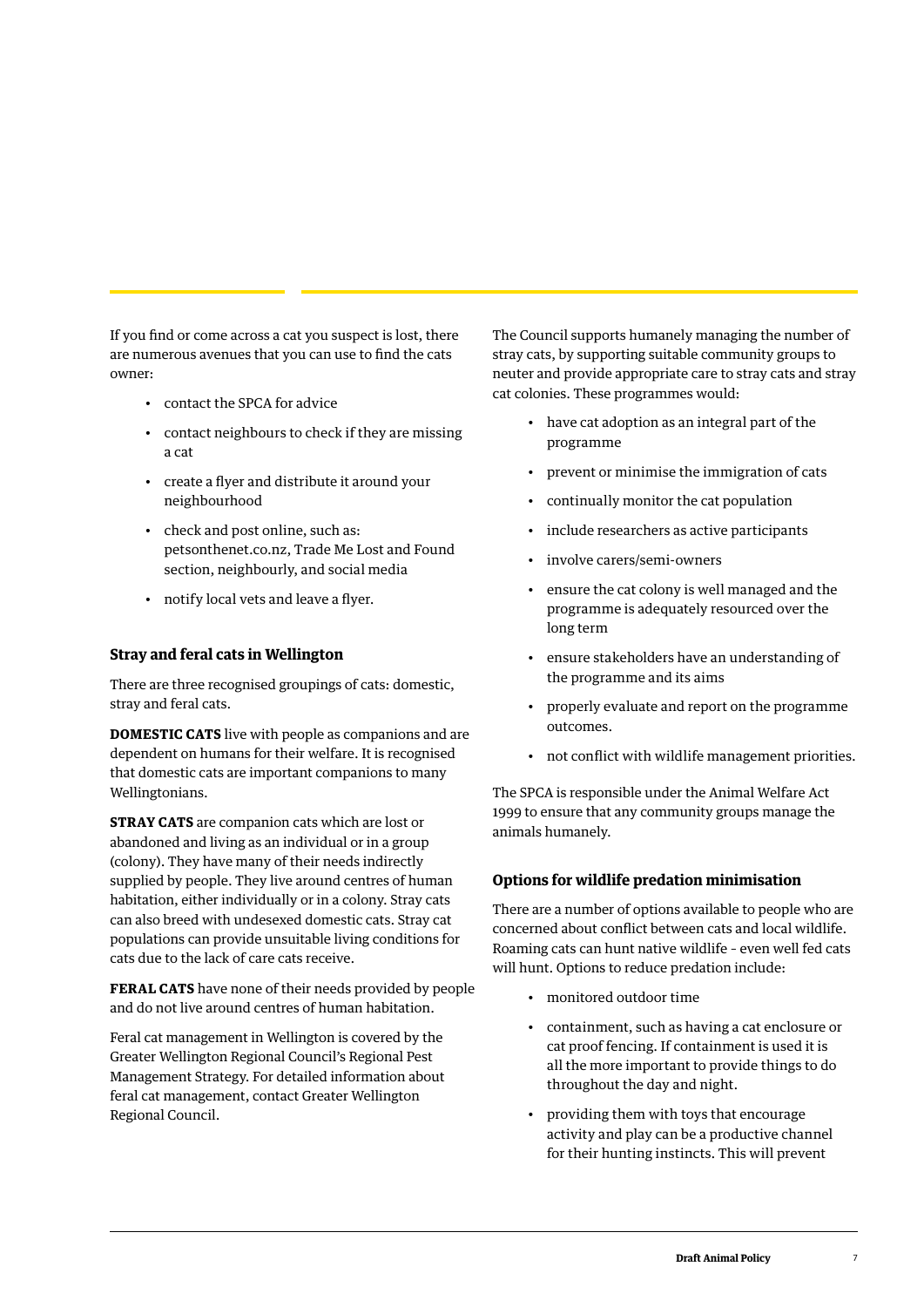your cat from being bored and provide mental stimulation.

- ensuring your cat has plenty of food, and feeding them indoors. If you feed them at least twice a day it means they are more likely to stay around home.
- anti-predation products, such as bells on cat collars.

If you live close to an ecologically sensitive area you are encouraged to take greater steps to protect local wildlife from predation.

#### **Emergency Preparedness**

All cat owners should develop their own plans to care for their animals during emergencies as part of a wider household emergency plan. Animal owners should plan to have:

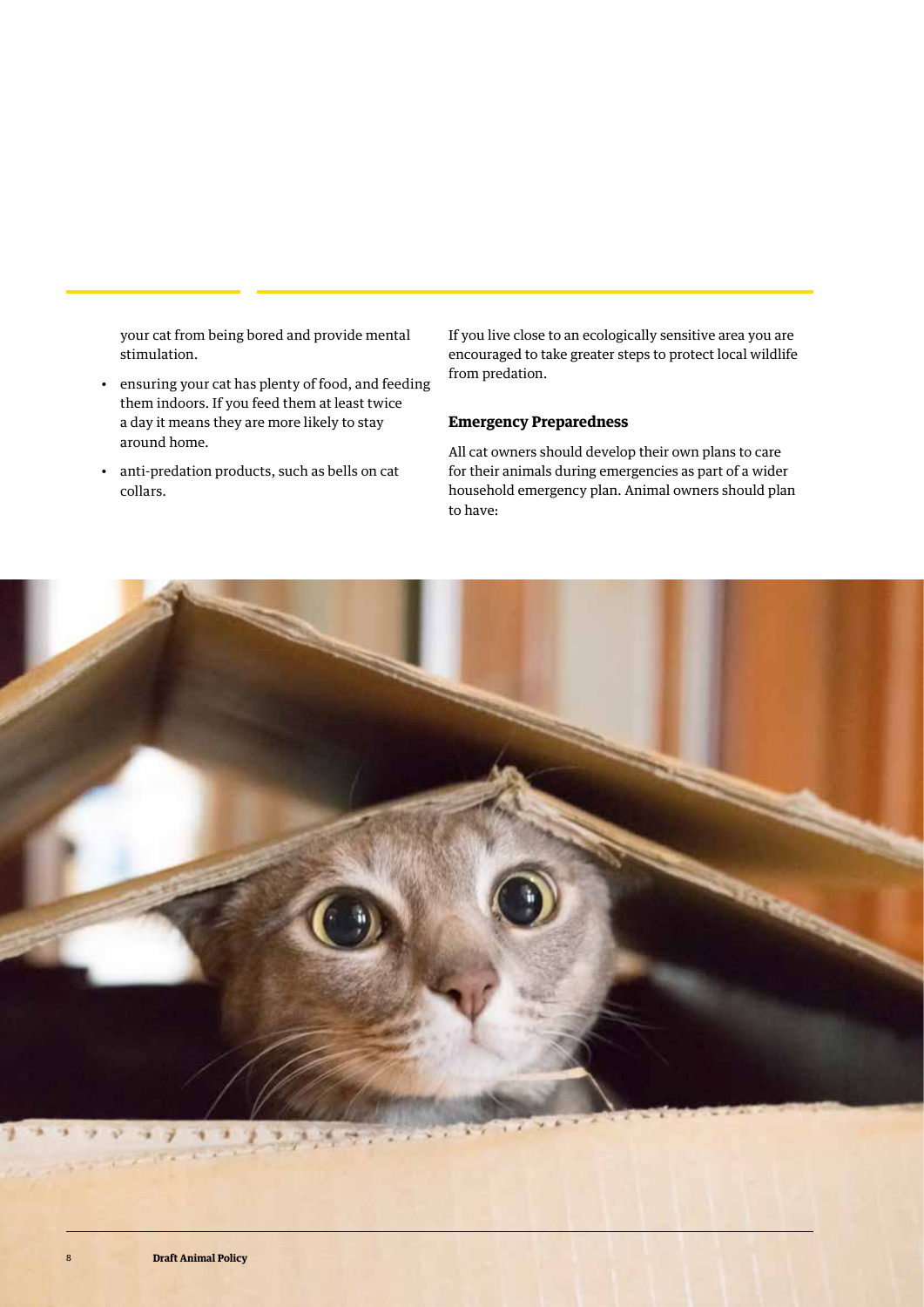- at least 7 days' worth of food and water per animal and any medications
- a cat carrier to transport a cat to a safe a location, in case of a need to evacuate
- a litter tray
- a backup plan in case primary caregivers are unable to take care of animals
- microchip details up to date with the NZCAR.

If an event occurs cats should be kept inside in case there is the need to evacuate and need to locate them quickly.

#### **Care and costs**

Cats need your care and attention. Owning a cat is rewarding but there are costs that come with ownership. In 2015, the NZCAC estimated that caring for a cat costs around \$670 a year. Costs include food, veterinary care, and care of your cat while you are travelling. For more information see: www.newzealandnow.govt.nz/resources/ owning-a-cat.

#### **End of life**

When your pet reaches the end of its life, as a responsible pet owner it will be your responsibility to make suitable arrangements for your pet's body. In many cases this is arranged through a vet. If burying at home, the burial should be done in an appropriate manner, such as away from waterways. Alternatively, take your pet to the landfill which accepts dead animals. It is an offence under the animal bylaw to bury a carcass in a manner that is or is likely to become a nuisance, injurious or hazardous to health or safety.

#### **Minimising nuisance**

Providing a litter tray may stop your cat doing its business on your vegetable patch or neighbouring gardens. This can be done through a normal indoor litter tray, or creating an area of soft soil or sand in the garden. This will require

regular cleaning up but may help reduce cat nuisance.

Some people chose to keep their cats in at night and this offers some cat welfare benefits such as they are less likely to be hurt in fights, pick up disease, or be hit by cars.

#### **Resolving disputes**

If you suspect your or your neighbour's cat has become a source of nuisance it is recommended you speak with your neighbour about the situation in the first instance. In most circumstances such matters can be resolved quickly in this manner.

If problems persist, please call Council on 499 4444

If you suspect there are animal welfare issues, please call the SPCA on 389 8044

#### **Further information**

Further information can be found on WCC website: http://www.wellington.govt.nz

Animal Bylaw (2016)

Animal Policy (2017)

Animal Welfare Act 1999

#### **Other**

http://www.animalregister.co.nz

http://www.newzealandnow.govt.nz/resources/ owning-a-cat

MPI Animal Welfare (Companion Cats) Code of Welfare 2007

Draft NZ Cat Management Strategy (2016)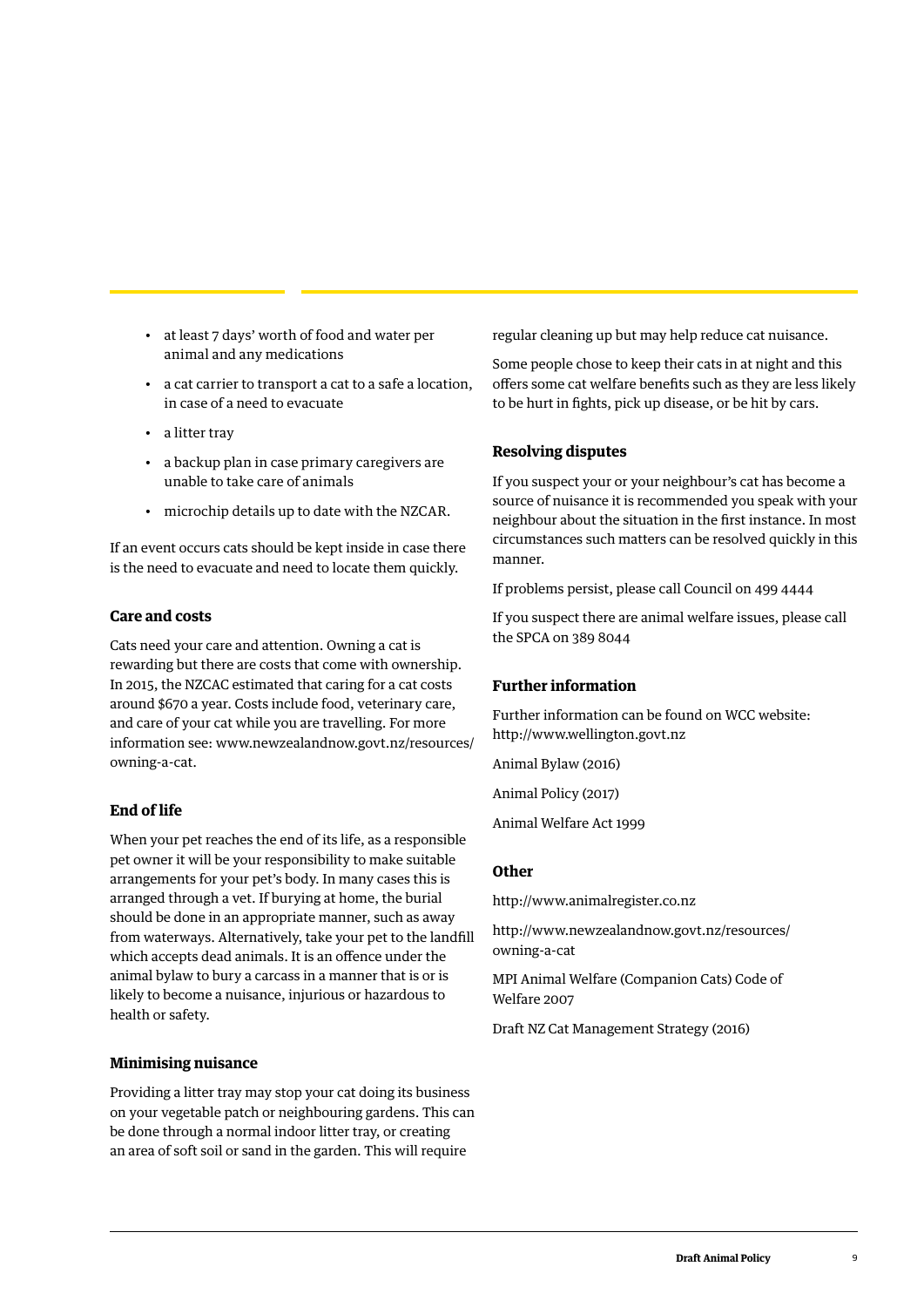**3 Proposed Poultry Factsheet** 

Wellingtonians may own chickens and other such poultry as pets, or for the purpose of harvesting of eggs. Encouraging urban agriculture is an important part of enabling Wellingtonians to be resilient. This factsheet provides some advice on responsible poultry ownership. To ensure the happy lives of Wellington's pets, factors such as nutrition, a safe home, health, activities and play, and ensuring a positive metal state are vital. This factsheet gives some advice on how these elements can be provided for your poultry.

Poultry includes bird types such as chickens, ducks, geese, roosters, swans, and peacocks. As a poultry owner you have responsibilities toward your poultry and members of the community to not cause nuisance.

#### **Limits on numbers**

There are limitations within urban areas, in accordance with the Animal Bylaw. Permission is required from the Council to have more than eight poultry or to keep a rooster in an urban area. It is difficult to manage roosters to stop them from crowing loudly, so there is high probability that nuisance will occur when kept in urban areas.

Poultry are social animals and it is recommended you keep more than one. However, keeping a large number of poultry can create issues such as noise and odour, and public health issues if kept in unsatisfactory conditions. This problem is exaggerated in urban areas where many households are close together.

## **Getting Permission**

Applications for permission to keep poultry and roosters in urban areas should be made to the Council and detail the following:

- address of the property, and contact details for the applicant
- the number of poultry/roosters the applicant wishes to keep
- any relevant information about the welfare, hygiene, control, and confinement
- any steps taken by the applicant to minimise any nuisance (including if they have discussed their application with neighbours)
- any other information the applicant may see as being relevant.

## **Housing your poultry**

Before obtaining any poultry, the proper containment and provision of shelter needs to be considered, particularly in urban areas. Poultry should not be able to leave your property to roam. As well as a chicken coop for sleeping and egg laying, either an enclosed run or adequate fencing of your property is required to keep your chickens safe. Chickens will generally only go into their house to sleep, they won't go into their house during bad weather. For this reason they need to be provided with an alternative shelter so they can get out of the rain.

When starting out with two or three chickens, providing an approximate space of 10 square metres is recommended. More chickens would require more space. If your poultry are too cramped they are likely to fight or have other behavioural issues and will require much more frequent cleaning up after.

It is recommended your enclosed, rainproof chicken coop is set away from neighbouring fences, and that there is consideration of the location of the coop structure to avoid any nuisance. It is advised that you speak with your neighbours before taking ownership of any chickens. Providing facilities for roosting (e.g. perches), a surface for pecking and scratching, and a secluded nesting area is an expectation of chicken owners. Perches should be quite wide (around 10 centimetres), positioned off the ground and in a manner so chickens are able to comfortably perch when roosting. Poultry will also need enrichment and mental stimulation, this can be provided with food, toys such as swings, and an area to dust bathe in.

## **Poultry hygiene**

Responsible animal ownership includes ensuring they do not cause public health concerns.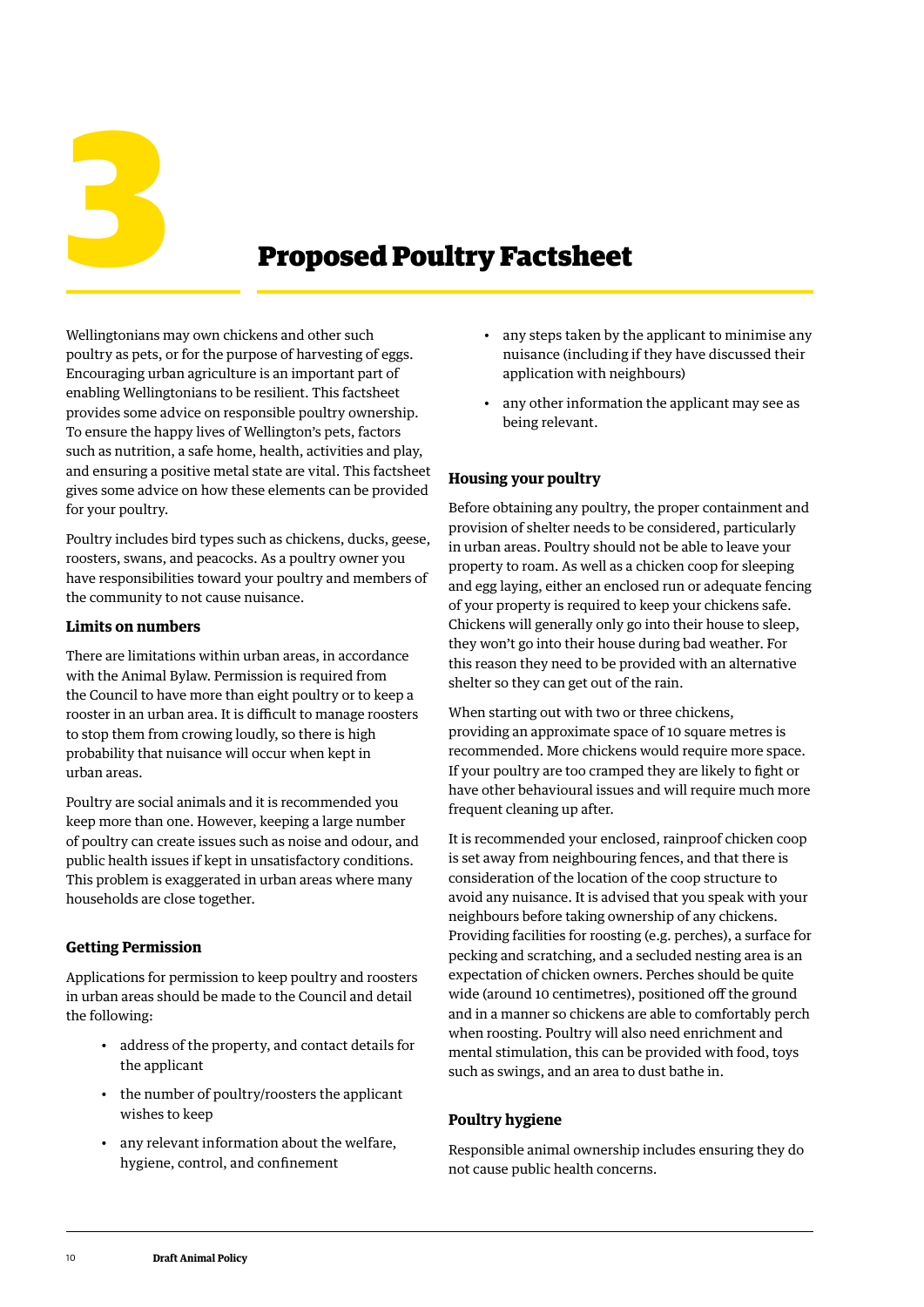Owners need to ensure they do as much as possible to keep the area clean, with chicken coops thoroughly cleaned out at least once a week. Nesting boxes and the floor of your chicken coop should be kept clean and dry. You could line them with hay, untreated wood chips, sawdust, or shredded newspaper so it can be easily removed when cleaned out.

To avoid unpleasant smells, attracting flies to breed, mice to shelter and/or rats looking for food, owners should not allow excess food and chicken bedding waste to accumulate. At least once a week, make sure waste is

collected, bagged, and disposed of. Scattering food across the ground can attract rodents. Owners can control this by using vermin proof receptacles specifically for poultry feeding. This also keeps the rain out, meaning your poultry have dry pellets or grain. Food should also be stored out of reach of rats, in a sealed shed.

#### **Sourcing your chickens**

Remember that when hatching chickens from eggs, 50 percent of eggs hatched may be roosters. In urban areas

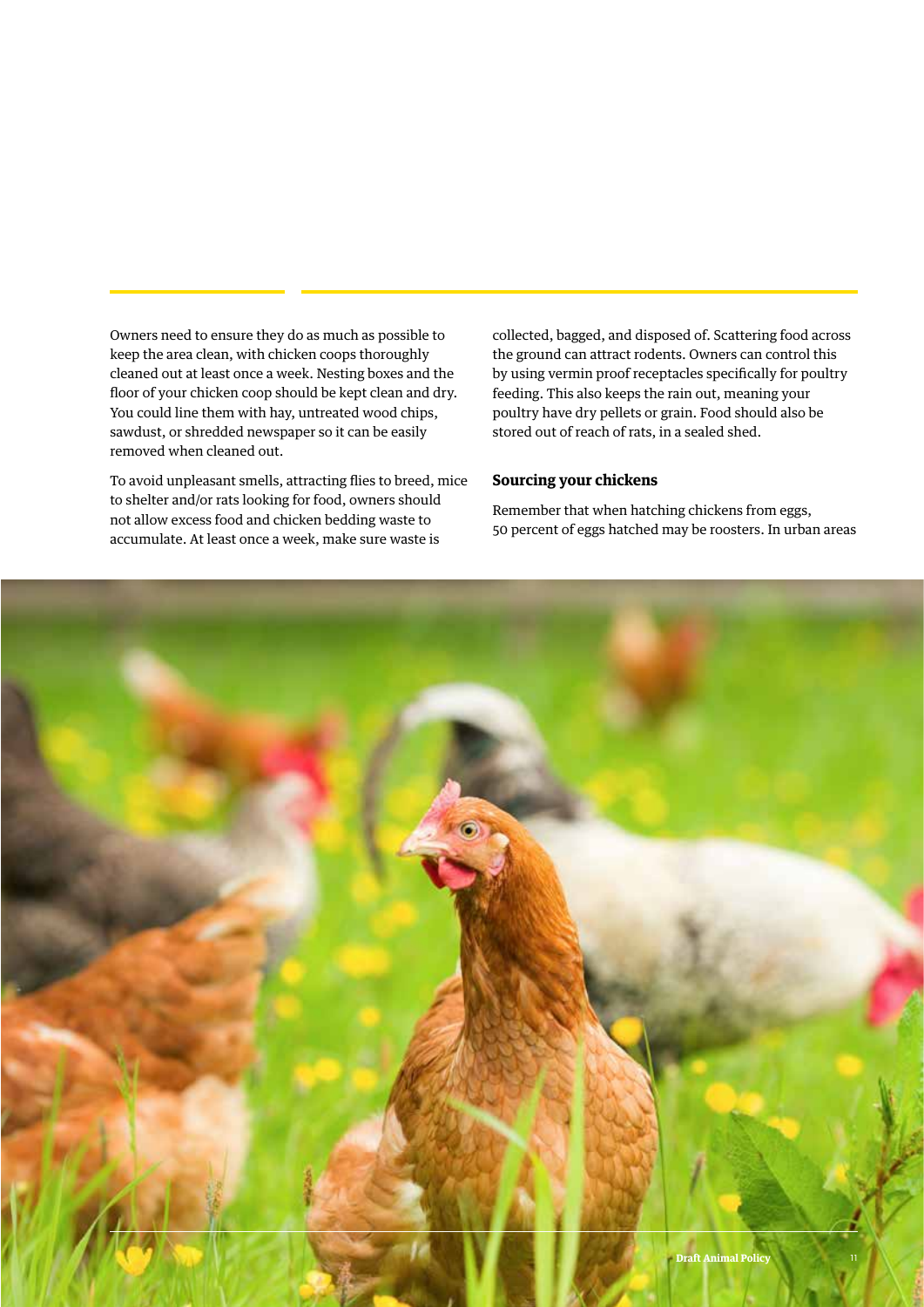this can result in roosters that cannot be kept without permission. Ethically sourced poultry is recommended, such as rescue hens. Battery farms often only keep hens for around 14 months and then they require new homes.

#### **Poultry care courses**

There are courses available locally within Wellington to help with the basics of choosing the appropriate poultry for your situation and getting the right set up for your chickens and poultry to be comfortable. Gaining practical knowledge and experience prior to obtaining poultry is recommended.

#### **Poultry Costs**

The costs of poultry and poultry set-ups vary. Chickens from suppliers generally charge \$15 to \$30 per chicken depending on the breed. Rescue hens that have been discarded by local factories are available from Helping You Help Animals for \$5. Chicken coops vary as they can be self-made, bought second hand from Trade Me or for as much as \$400 to \$500 new. A chicken run is also required. These require chicken wire and stakes generally sourced from hardware stores or Trade Me. There are other ongoing costs also such as food and veterinary care. Arrangements will also have to be made for the care of your poultry whilst you are travelling.

#### **Emergency Preparedness**

All poultry owners should develop their own plans to care for their animals during emergencies. This can be part of a wider household emergency plan. Animal owners should plan to have:

- at least 7 days' worth of food and water per animal
- a means of moving an animal to a safe a location in case of need to evacuate, such as a box to contain your poultry
- a backup plan in case primary caregivers are unable to take care of animals.

## **End of life**

When your pet reaches the end of its life, as a responsible pet owner it will be your responsibility to make suitable arrangements for your pet's body. In many cases this is arranged through a vet. If burying at home, the burial should be done in an appropriate manner, such as away from waterways. Alternatively, take your pet to the landfill which accepts dead animals. It is an offence under the animal bylaw to bury a carcass in a manner that is or is likely to become a nuisance, injurious or hazardous to health or safety.

For poultry that are kept for meat purposes, some people may consider homekill. This is when animals are slaughtered and butchered for your consumption and use. It is illegal to sell or trade homekill meat. The poultry can be killed by you on your property, or a listed homekill service provider can be hired. There are legal requirements on you as the owner to ensure there is no unreasonable suffering, or unnecessary pain or distress. If you are considering homekill **please see MPI** for advice. You are responsible for meeting legal obligations for animal welfare in the Animal Welfare Act and Codes of Welfare.

#### **Resolving disputes**

If you suspect your or your neighbour's poultry has become a source of nuisance it is recommended you speak with your neighbour about the situation in the first instance. In most circumstances such matters can be resolved quickly in this manner.

If problems persist, please call Council on 499 4444.

If you suspect there are animal welfare issues, please call SPCA on 389 8044.

#### **Further information**

Further information can be found on WCC website http://www.wellington.govt.nz

Animal Bylaw (2016) Animal Policy (2017) Animal Welfare Act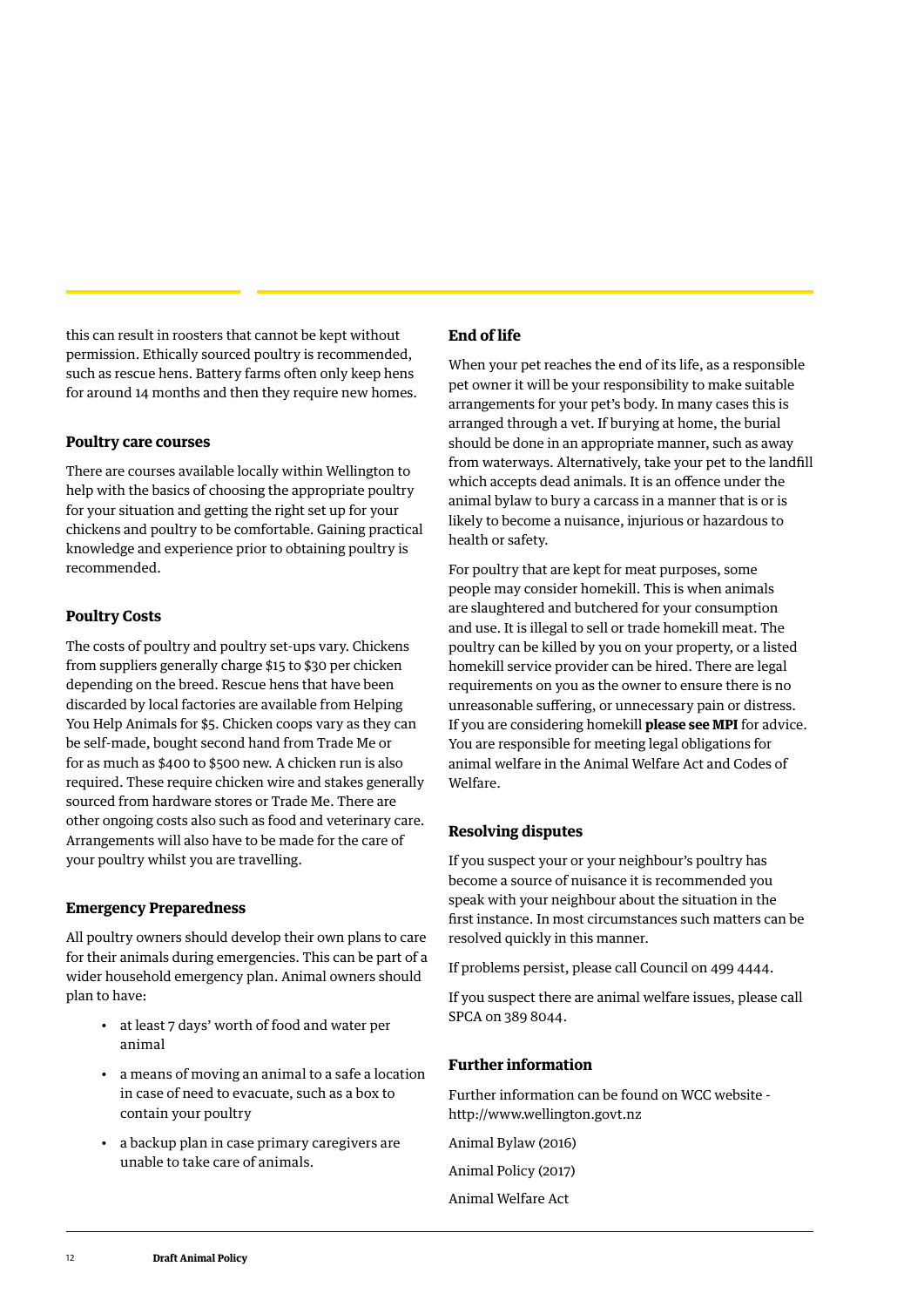

Beekeeping is becoming more popular in Wellington with more people choosing to care for bees. Bees are very important for the environment as they pollinate crops and gardens. However bees kept in urban areas have the potential to cause a nuisance and therefore good hive management is important.

#### **Beekeeping – the basics**

Bees forage for nectar, pollen, and water within a radius of up to 3 kilometres from the hive. The presence of too many bees in a single area can cause competition for food sources. It is not recommended that properties in urban areas have more than four hives, as this ensures enough food sources for all bees in the area and bee numbers do not become a nuisance or intimidate neighbours.

#### **Minimising nuisances**

#### *Flight path management*

Depending on the size and suitability of your property, consider the number of hives, suitability of fencing, and

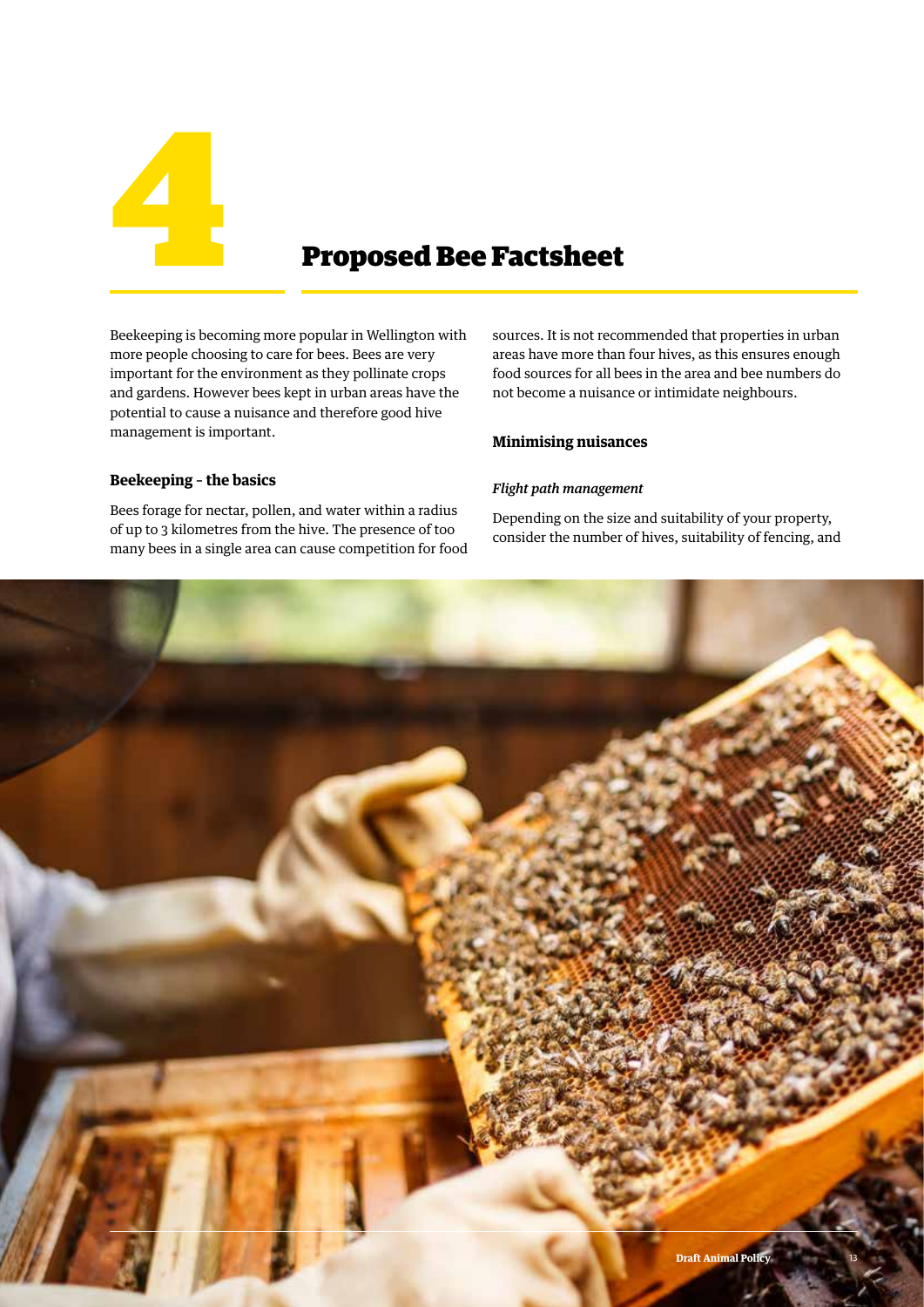controls to limit potential nuisances. Hives should be positioned so they don't become a nuisance, preferably in a sheltered and sunny spot. Avoid placing hives close to a neighbour's house or driveway, or near frequently used areas such as vegetable gardens, clotheslines, or children's play areas. In a residential section the hive should be situated behind a 2-metre high fence, trellis, or hedge so that the bees have to fly up above anyone walking around – especially your next door neighbour.

Bees defecate small round waxy yellow spots usually soon after leaving the hive and sometimes beekeepers receive complaints from neighbours about bee droppings on windows, freshly washed cars, and washing. If bee flightpaths become a nuisance, the problem may be alleviated by turning the hive so that the entrance faces a different direction or moving it to another location on the section (no more than 1 to 2 metres per day otherwise bees may get lost). It is important that flightpaths are not directed across pathways on private and public land. Beekeeping associations may be able to provide further advice on this topic (see below).

#### *Water*

Beekeepers should provide water within several metres of the hive if no natural resources are available. This will reduce visits by thirsty bees to neighbours' wet washing, swimming pools, and bird baths etc. Provide water by letting a tap drip very slowly into a shallow dish or tray containing sand or pebbles (so bees won't drown when drinking).

#### *Nectar/Pollen*

Bees should have access to a variety of bee-friendly plants and trees preferably as close to the hive as possible. Garden catalogues often identify which plants attract bees. You can also visit http://www.treesforbees.org.nz.

#### *Swarm prevention*

Although swarming is the natural means of dispersal of honey bee colonies, responsible beekeepers can minimise swarming in urban areas by re-queening on an annual basis, splitting a nucleus colony from populous hives (artificial swarming), and re-queening colonies that have been started from swarms.

#### **Community Beekeeping**

Permission is required to keep bees on any Council administered land, such as parks and reserves. Applications are assessed by the Council, and may be granted subject to conditions. If a licence is approved, a fee is payable. For more information on applications and the conditions, please see Wellington City Council Guidelines for Community Beekeeping on Public Land, available on the website.

#### **Legal Requirements**

Beekeepers are required by law to register their apiary with AsureQuality Ltd to enable surveillance of hives for exotic pests and diseases. Beekeepers must display their Apiary Registration number at each apiary (usually on each hive). More information on pest management can be found at afb.org.nz. Monitoring needs to be carried out to protect honey bees from exotic pests and diseases.

It is not necessary to obtain a licence from the Council to keep bees on private land in Wellington City.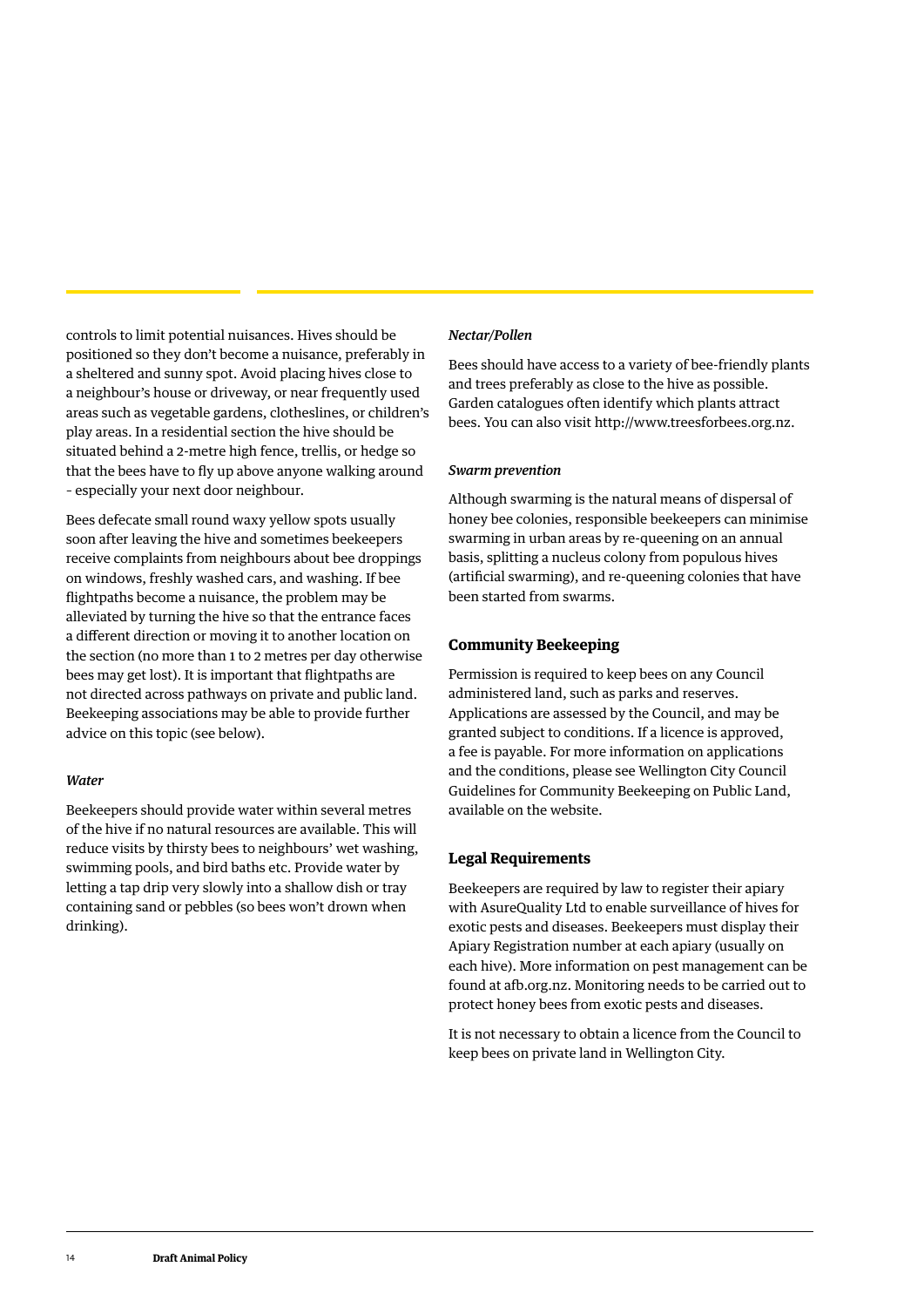#### **Starting with Bees**

The best way to test your liking for beekeeping is to gain practical experience before you get hives of your own – either with an individual beekeeper or by joining the local beekeeping club. If you are not prepared to look after hives properly, do not get any. Varroa is a parasitic mite that will kill any colonies that are not managed on a regular basis, and neglected hives are a nuisance to the public and a potential source of bee diseases. In general, hives will need to be checked or 'worked' by the beekeeper at least every three weeks in summer and about once or twice over the winter months.

#### **Beekeeper Costs**

You will need a protective suit (usually one-piece that includes a veil), gumboots, gloves, a smoker and hive tool (about \$250 in total). An initial hive with four boxes will cost about \$400, a nucleus colony of bees with a new queen (\$250). Apiary registration (a legal requirement) costs about \$35. All up you should be prepared to pay about \$1,000 initially for one hive. Two hives will cost about \$1650 in total. It is recommended that you start with two nucleus colonies as an insurance against one queen failing. If this happens you can unite the hives or swap broods between them.

#### **Resolving issues**

If you suspect your or your neighbour's bees have become a source of nuisance it is recommended you speak with your neighbour about the situation in the first instance. In most circumstances such matters can be resolved quickly in this manner.

If problems persist, please call Council on 499 4444.

#### **Further information**

Further information can be found on WCC website http://www.wellington.govt.nz

Animal Bylaw (2016)

Animal Policy (2017)

#### *Other useful websites about bees and beekeeping:*

Wellington Beekeepers Association. http://www.beehive.org.nz/

American Foulbrood Pest Management Plan – http://www.afb.org.nz

Trees For Bees - http://www.treesforbees.org.nz

AsureQuality - http://www.asurequality.com

Apiculture NZ - www.apinz.org.nz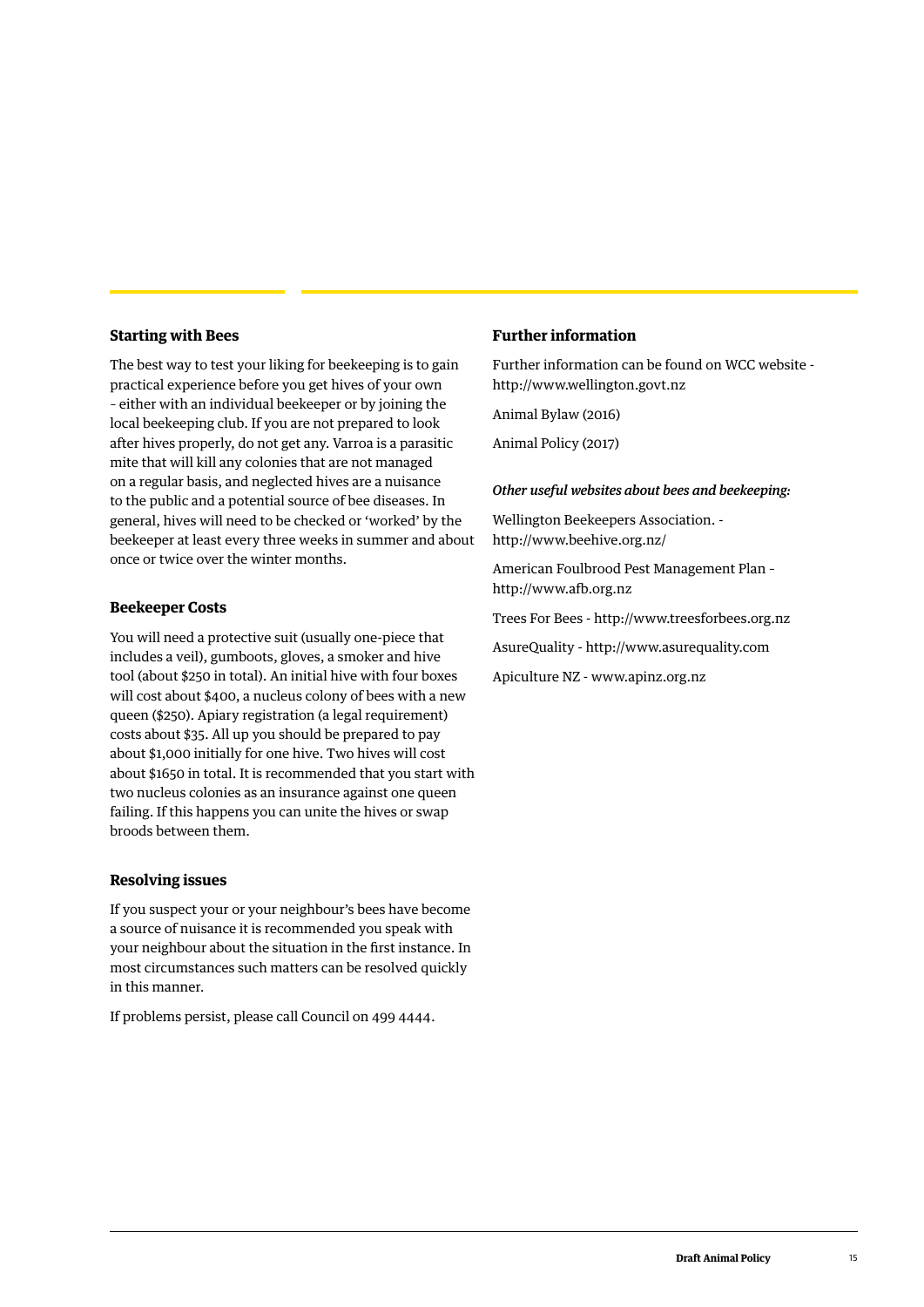

#### **Traditional stock and companions?**

Wellingtonians on occasion keep animals as pets that were traditionally kept as livestock. This includes sheep, pigs, llamas, alpacas, donkeys, goats, cattle, and horses. However, in urban areas, there is higher probability that nuisance may occur. Whether kept as pets or for the purpose of being farmed, responsible ownership is vital. To ensure the happy lives of Wellington's pets, factors such as nutrition, a safe home, health, activities and play and ensuring a positive metal state are vital. This factsheet provides advice on how these elements can be provided for your livestock.

#### **Stock animals – the basics**

As with all animals, livestock rely on owners to provide for a number of essentials. Responsible pet ownership helps ensure animals do not create any nuisance or welfare related issues. Before obtaining any livestock the suitability and size of your property should be considered for the type of stock in mind. All animals require shelter and a form of housing, to be contained on a property with fencing, drainage, and waste disposal to limit any potential nuisances. It is also important to remember that you are responsible for the health of your animal, including veterinary care.

#### **Caring for your livestock**

Stock animals need to be provided with fresh food and water daily and to be kept in clean environments, with dry and warm sleeping areas. A number of materials can be used for such purposes, such as hay, sawdust, and untreated wood chips that should be cleaned and replaced at least once a week.

#### **Hygiene**

Responsible ownership includes ensuring your livestock do not cause public health concerns. Owners need to ensure they do as much as possible to keep the area in and around a stock housing structure clean.

It is strongly recommended that cleaned out bedding is removed from the property within a week. Vermin such as mice and rats can become an issue if food is left out and on the ground. Rat and mouse excrement can contaminate livestock feed and water, as well as expose humans to the diseases rats and mice carry in their excrement. Vermin proof receptacles are available, which also keep out the rain, providing stock with good access to food.

#### **Tethering of stock animals**

Tethering is sometimes used as a method of confining animals. Such a method should only be carried out for temporary and short periods of time. If tethering is necessary, the animal must be checked on regularly, at least once every 12 hours to check there is enough food and water and that the animal has not become entangled. Clean fresh water should be placed well within the perimeter of the tether, as well as supplementary food where grazing is not possible. There should also be shelter from weather conditions. A strong tether such as a light chain with a durable collar is recommended to keep the animal secure.

#### **Walking your stock in public**

Exercise and mental stimulation is important for all animals. As with dogs, it is important that stock be kept on a lead and under control at all times. This will ensure the safety of the animal and members of the community. Any mess left by the animal should also be appropriately cleaned up and disposed of.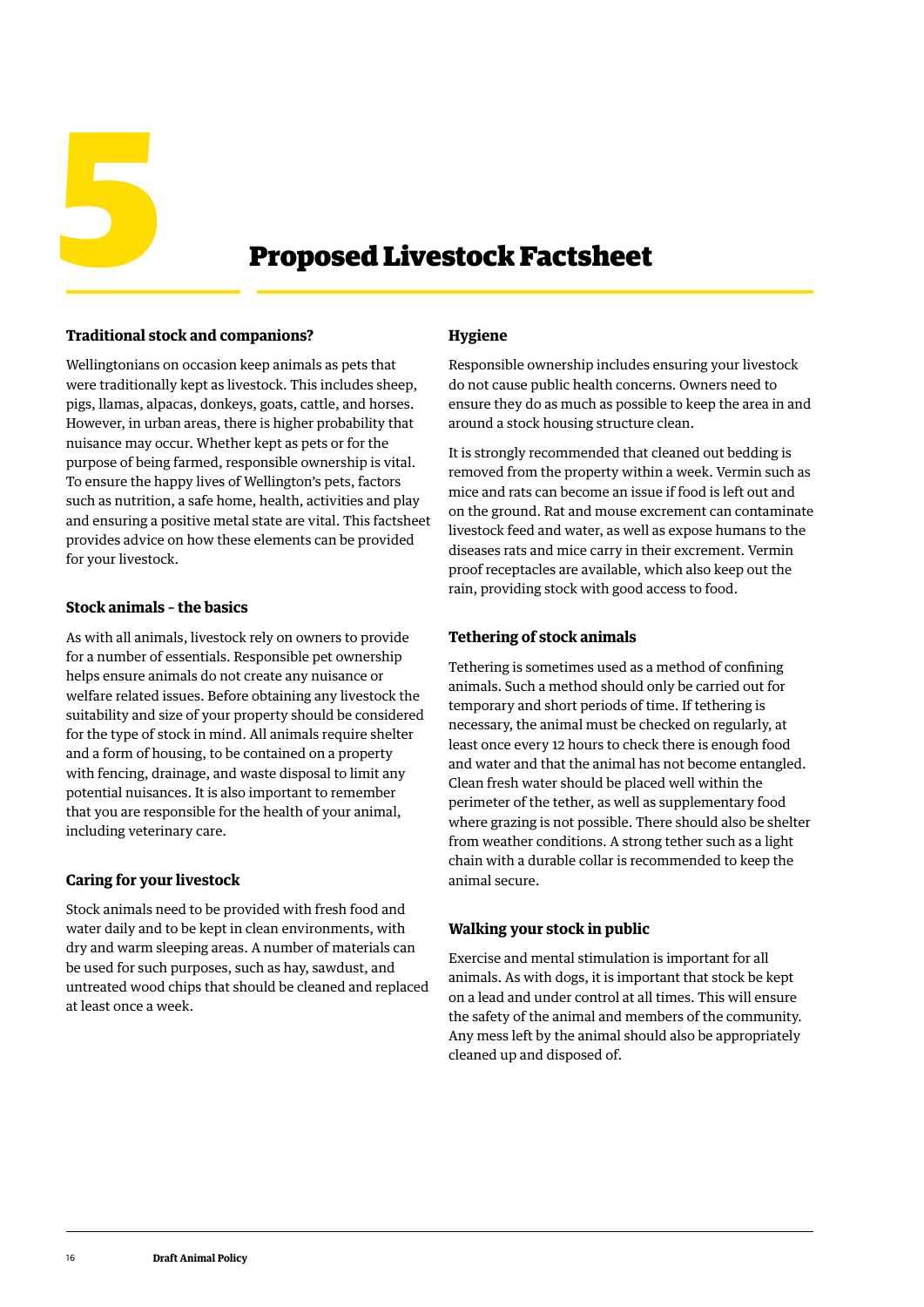#### **Emergency Preparedness**

All livestock owners should develop their own plans to care for their animals during emergencies as part of a wider household emergency plan. Animal owners should plan to have:

- At least 7 days' worth of food and water per animal
- A means of moving an animal to a safe a location in case of need to evacuate
- A back up plan in case primary caregivers are unable to take care of animals.

#### **Goat Tags**

The population of feral goats is managed in Wellington and therefore all owned goats must wear an ear tag (an RFID, radio frequency identification device or similar) or collar to indicate they are not feral.

#### **End of life**

When your pet reaches the end of its life, as a responsible pet owner it will be your responsibility to make suitable arrangements for your pet's body. In many cases this is arranged through a vet. If burying at home, the burial should be done in an appropriate manner, such as away

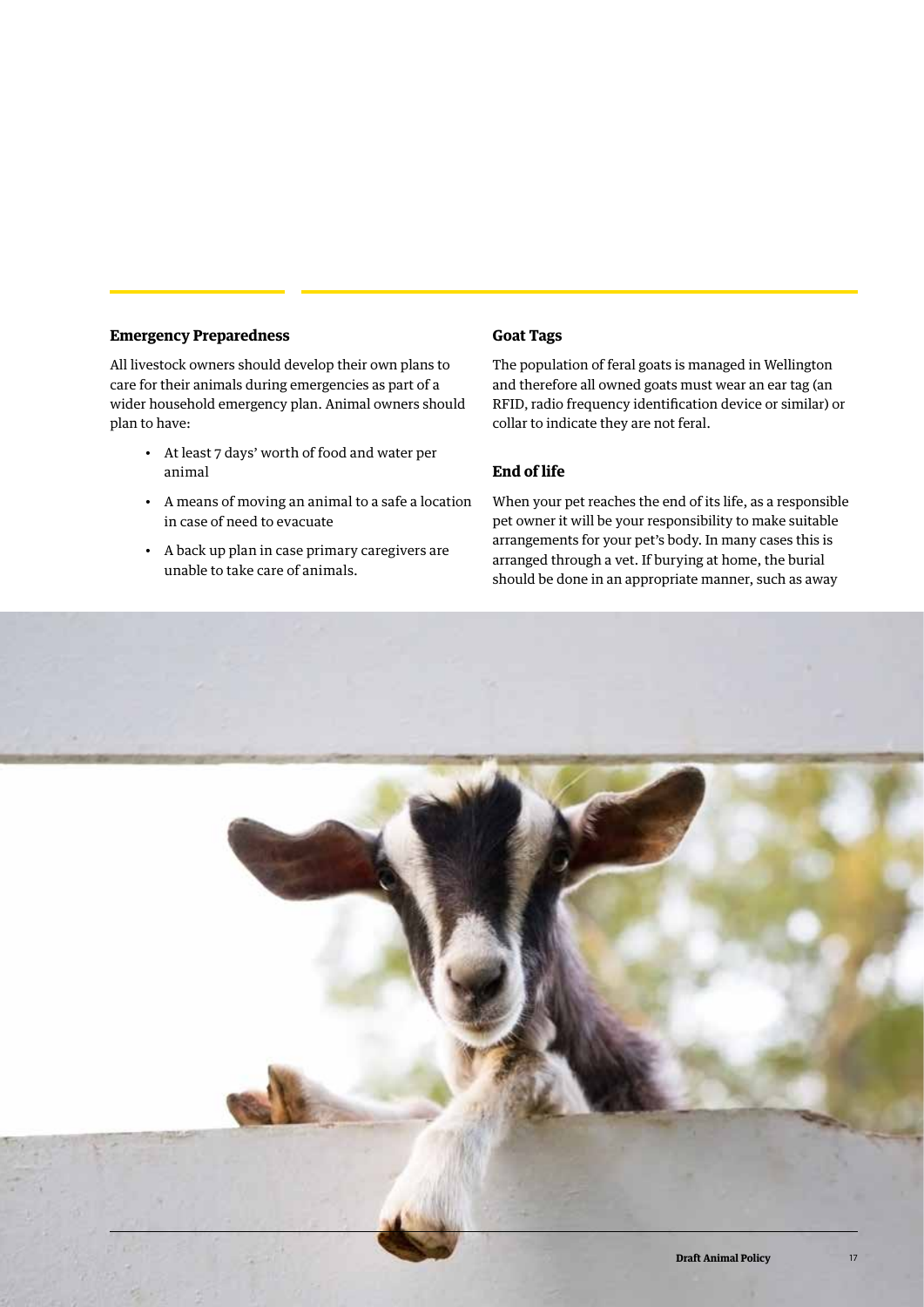from waterways. Alternatively, take your pet to the landfill which accepts dead animals. It is an offence under the animal bylaw to bury a carcass in a manner that is or is likely to become a nuisance, injurious or hazardous to health or safety.

For livestock that are kept for meat purposes, some people may consider homekill. This is when animals are slaughtered and butchered for your consumption and use. It is illegal to sell or trade homekill meat. The animal can be killed by you on your property, or a listed homekill service provider can be hired. There are legal requirements on you as the owner to ensure there is no unreasonable suffering, or unnecessary pain or distress. If you are considering homekill **please see MPI** for advice. You are responsible for meeting legal obligations for animal welfare in the Animal Welfare Act and Codes of Welfare.

#### **Resolving disputes**

If you suspect your or your neighbour's livestock has become a source of nuisance it is recommended you speak with your neighbour about the situation in the first instance. In most circumstances such matters can be resolved quickly in this manner.

If problems persist, please call Council on 499 4444

If you suspect there are animal welfare issues, please call the SPCA on 389 8044

#### **Further information**

Further information can be found on the following websites: www.wellington.govt.nz

Animal Bylaw (2016)

Animal Policy (2017)

www.mpi.govt.nz

Animal Welfare (Goats), Code of Welfare 2012